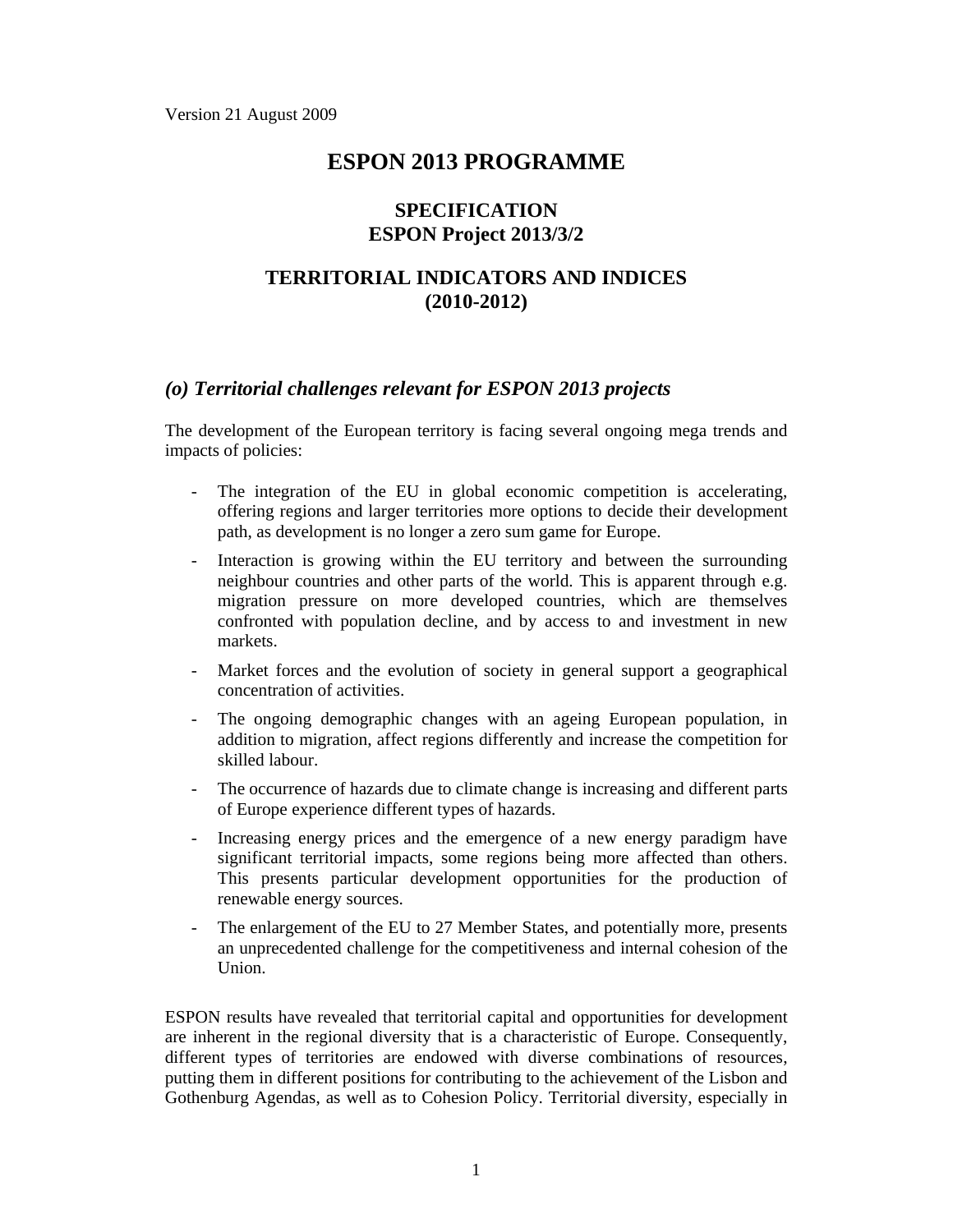the economic base, implies that strategies other than opting for a knowledge-based economy might be more appropriate and viable for some regions.

The ESPON 2006 Programme provided integrated analysis and long-term spatial scenarios which enriched the European policy debate and knowledge base. The results and observations on territorial structures, trends, perspectives and assessment of EU policy impacts had not been fully evident before and supported a better understanding of the European dimension of territorial dynamics. This has prompted interest among policy makers and practitioners for even more information, knowledge and understanding that ESPON can offer.

The ESPON 2013 Programme shall bring this knowledge base one step further through applied research and targeted analysis, indicator development and data collection, capitalisation events presenting results, etc. All these actions will be related to an improved understanding of territorial structures, development trends, perspectives and policy impacts.

The European-wide evidence provided by the ESPON 2013 Programme will potentially benefit stakeholders at all levels throughout Europe. Policy makers dealing with territorial development require sound evidence and comparable regionalised information in addition to medium and long-term development perspectives, in order to create sustainable and efficient integrated policy responses for their territories.

Given that the European Union is moving towards a more integrated policy approach, the territorial dimension is particularly important for policy makers. The aim of territorial cohesion proposed by the Commission supports this approach by taking the territory as an element within the framework of policy making. Due to the provision of evidence based on analyses of territorial units, the ESPON 2013 Programme is of strategic importance for European policy development and cooperation.

By further developing and expanding the existing knowledge and indicators, the ESPON 2013 Programme will play a strategic role in supporting the policy process of the 2007-2013 period, and contribute to the development of Cohesion Policy.

### *(i) General objectives of projects under Priority 3*

The general objectives of projects within the ESPON 2013 Programme are the following:

- Contribute to the consolidation of the scientific platform of the ESPON 2013 Programme and to the territorial knowledge base needed for informed policy formulation and application
- Ensure data, territorial indicators and tools that are usable for policy makers and practitioners at all administrative levels
- Respond to needs for public access to the ESPON data and tools
- Ensure availability of comparable and robust regional (and urban) data at as detailed geographical scale as possible as well as statistical quality control and data validation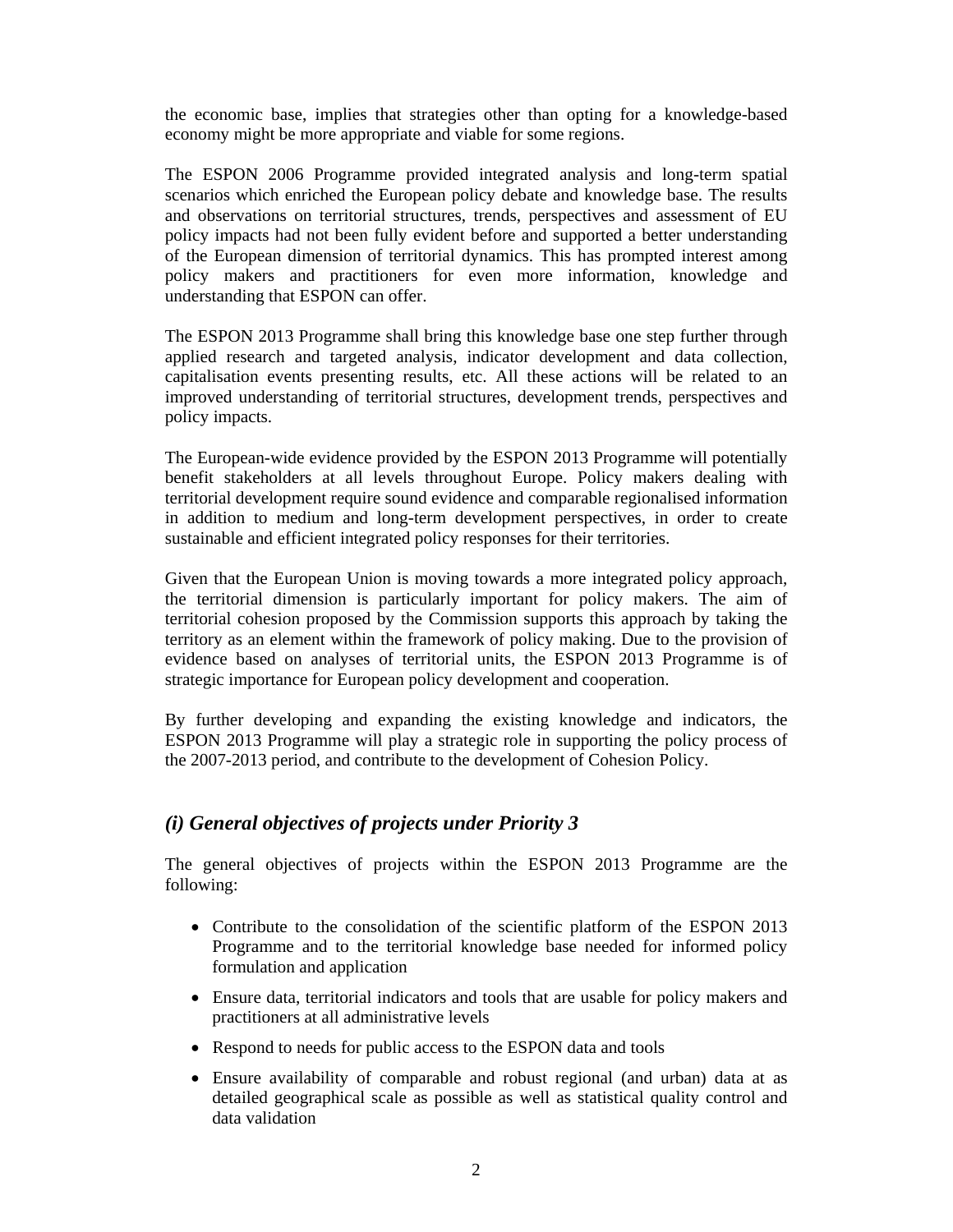- Ensure that European standards for spatial referencing and storage of data are respected (such as applying the ETRS1989 standard and the Inspire Directive).
- Support a concrete application and use of data for policy, strategy and planning processes, including tools and techniques for forecasting and modelling
- Continuously provide an updated basis for monitoring and assessing territorial development trends in relation to territorial policy objectives at European level based on relevant territorial indicators/indices.

This project plays the particular role of defining and developing territorial indicators and indices for policy making in the field of territorial cohesion. In doing so, it shall contribute to these general objectives during its implementation, and in doing so make best use of existing ESPON results, new results in other ESPON projects as well as other research results and relevant studies.

#### *(ii) Relation of this project to the ESPON 2013 Programme*

The priorities describing the work-programme of the ESPON 2013 Programme are structured in four strands:

- 1. **Applied research on territorial development, competitiveness and cohesion: Evidence on European territorial trends, perspectives and policy impacts** The applied research projects will create information and evidence on territorial challenges and opportunities for success in the development of regions. Cross thematic applied research will be a major activity integrating existing thematic analysis and adding future analysis of new themes. Territorial impact studies of EU policies will be another focus under this priority.
- 2. **Targeted analysis based on user demand: European perspective on development of different types of territories**

This priority responds to a clear demand of practitioners for user and demand driven actions within the ESPON 2013 Programme. By convening an analytical process where ESPON findings are integrated with more detailed information and practical know-how, new understanding of future development opportunities and challenges may arise, which could be transformed into projects and actions.

3. **Scientific platform and tools: Territorial indicators and data, analytical tools and scientific support** 

The scientific platform and analytical tools built up within the ESPON 2006 Programme will be maintained and further expanded. New actions shall be undertaken to develop current achievements and make use of existing indicators, data and tools.

4. **Capitalisation, ownership and participation: Capacity building, dialogue and networking** 

Under this priority, actions are foreseen that will make the evidence and knowledge already developed operational through raising awareness and involving stakeholders in the results and practical application of them.

This project belongs to the third priority and holds a key position in the ESPON 2013 Programme as the scientific platform and analytical tools represent a core element in the further development of the knowledge base of ESPON.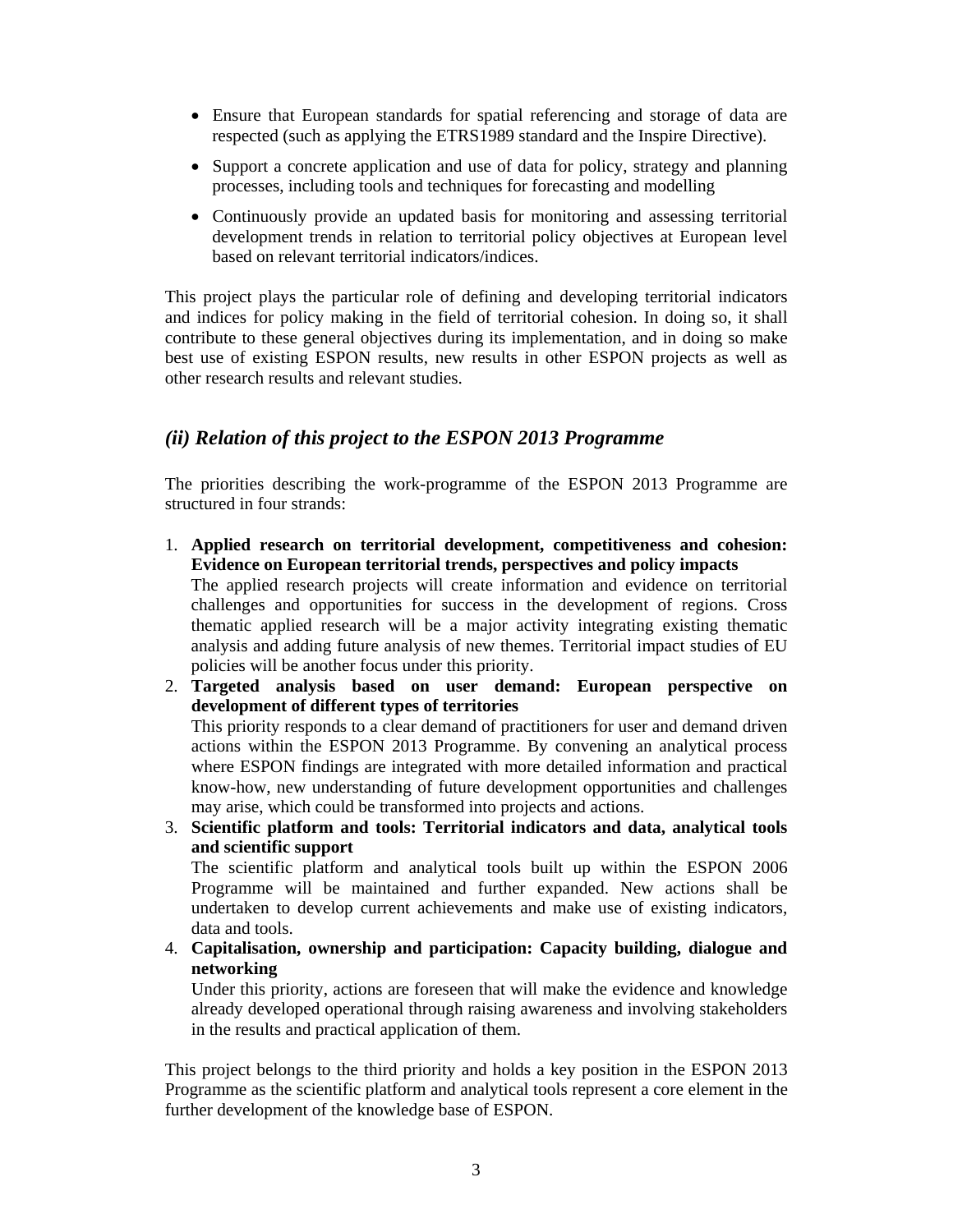Comparable data, indicators and indices for regions and cities throughout Europe is one of the particular challenges for European applied territorial research. In fact, defining and developing territorial indicators and indices will continue being an essential part of many applied territorial research projects conducted within the ESPON 2013 Programme. Therefore, a strong coordination and interlinkage with other ongoing ESPON projects is crucial for achieving comprehensive results. A close cooperation with the Coordination Unit must also be established as part of the project implementation.

#### *(iii) Thematic Scope and Context*

The main aim of the ESPON 2013 Programme is to increase the general body of knowledge about territorial structures, trends, perspectives and policy impacts in an enlarging European Union. The ESPON 2013 Database project is dealing with and producing comparable and reliable datasets at different geographical levels. To support (applied) research projects and policy decisions at a European level with comparable and reliable indicators and indices at different geographical levels is then also of highest relevance. This is the reason that the ESPON 2013 Operational Programme previews an action under Priority 3 developing Territorial Indicators and Indices related to the new European policy aim of "Territorial Cohesion". The results achieved will provide a major input to the third important element previewed dealing with monitoring of the European territorial dynamics.

The Commission and EU Member States are in a process of defining further the concept of "Territorial Cohesion". Currently the Green Paper on Territorial Cohesion brings this topic to a wide public debate. In order to understand structures, trends and scenarios influencing territorial cohesion it highlights the need to improve the evidence base for territorial cohesion and to monitor territorial dynamics in support of policymaking.

Member States and others are currently debating the concept of Territorial Cohesion. The European Commission will, during the project implementation, issue related documents which should nourish the results of this project.

OECD and JRC have developed a handbook on constructing composite indicators (see: http://composite-indicators.jrc.ec.europa.eu/). It focuses on indicators that compare and rank country performance in areas such as industrial competitiveness, sustainable development, globalization and innovation and it contains a set of technical guidelines that can help constructors of composite indicators to improve the quality of their outputs. Most research on indicator development of OECD and JRC, including the handbook, is on country level. Therefore research within the ESPON project on territorial indicators and indices should follow as much as possible the guidelines of this handbook but adapt them in such a way that they can be used to develop a set of indicators for regional and local level.

ESPON 2006 project 4.1.3 on "Monitoring Territorial Development" recommended that further investigation should be done towards a limited list of indicators related to a territorial agenda - comparable to the elaboration of the short list of indicators related to the Lisbon/Gothenburg agenda, especially deepening the aspects of spatial types.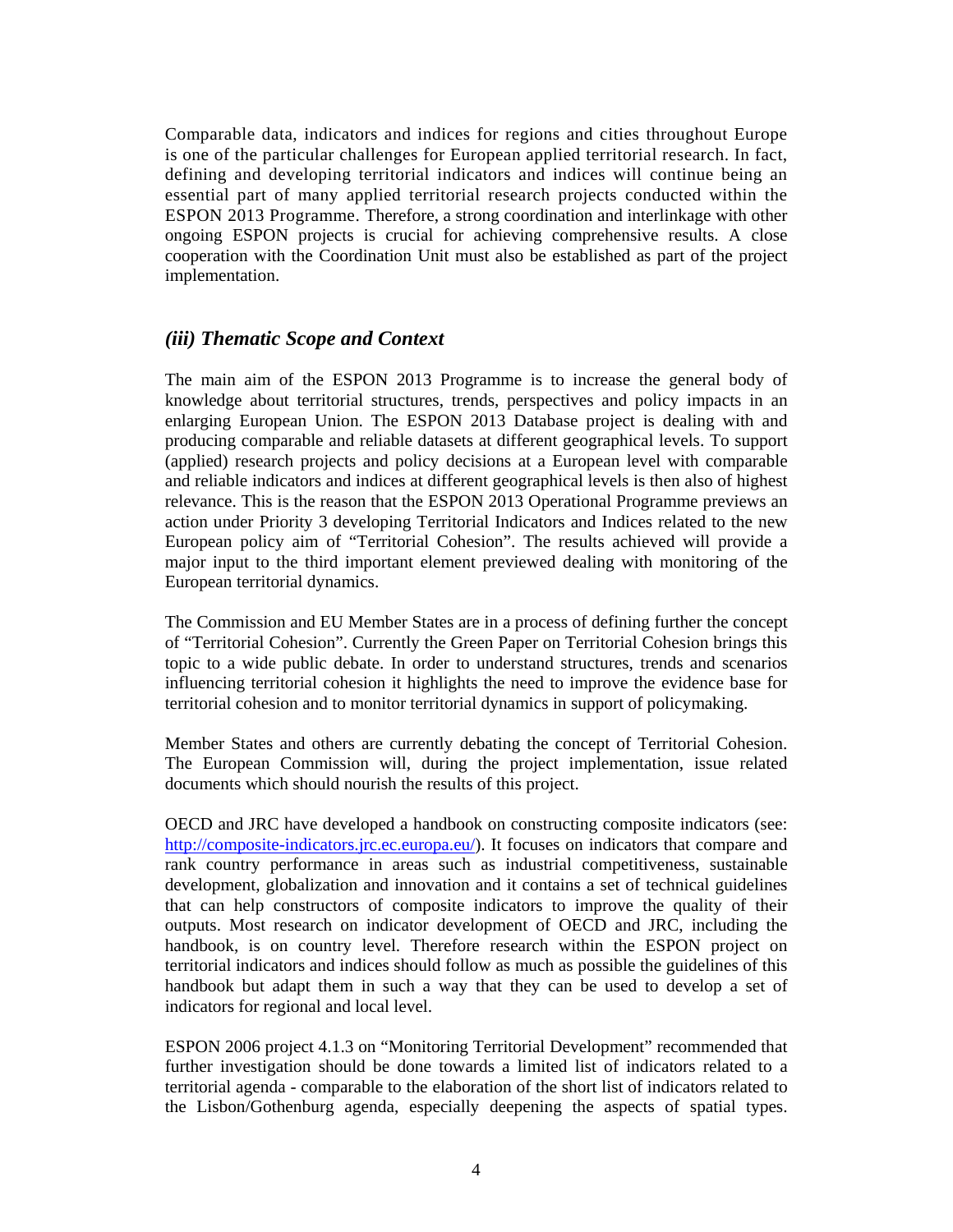Furthermore, on the basis of the indicator selection for the territorial cohesion oriented analysis the elaboration and inclusion of an index of territorial cohesion should be addressed as well. Experiences in this direction have been made within ESPON in different projects.

The project should be structured in three parts:

- Part I serves as the **design phase** following an open approach, searching for existing territorial indicators and indices. It will also consider the availability and robustness of data, and clearly define the terminology related to different types of territorial indicators and indices that shall be further explored. This part should result in an overview of a large set of territorial indicators and indices, and a recommendation for a set of promising indicators and indices to be explored further.
- Part II is the **exploratory phase** following a more focused approach and testing the promising indicators and indices for their suitability as part of the set of territorial indicators. This part should result in a coherent set of indicators and indices to be implemented.
- Part III, the **implementation phase,** focuses on making the selected territorial indicators and indices operational as an inherent part of the project implementation. This part should implement and visualise the indicators and indices selected.

# *(iv) General expectations to the project*

The Project on Territorial Indicators and Indices constitutes an important second element in the triad of the ESPON actions under the Scientific Platform, i.e. Data, Indicators and Monitoring. At the moment, data has been covered by the ESPON 2013 Database project currently running and a call for proposals on an ESPON Territorial Monitoring System is envisaged in 2010. The current proposal on Territorial Indicators and Indices, aims to cover the indicators subject in the triad. The ambition with the trilogy is to create mutual support and therefore close cooperation and synergies within the projects in this triad and also with the ESPON 2013 Project on Typology Compilation (under Priority 3 as well) shall be ensured.

Territorial cohesion as an aim in the Lisbon Treaty for the European Union calls for further scientific and political reflection on synthetic/combined indicators and indices that can inform the policy process related to territorial cohesion. The main objective of the Territorial Indicators and Indices project is therefore to develop a set of indicators and indices that could be used to support policy makers in measuring and monitoring territorial cohesion and European territorial development.

Aspects that should be taken into account during the project in order to achieve the main objective are the following ones:

(1) **Build on ESPON 2006 results.** Efforts of developing indicators measuring territorial cohesion were already started under the ESPON 2006 Programme. Some progress has been made by researchers, which should be considered for this Project on Territorial Indicators and Indices under the ESPON 2013 Programme.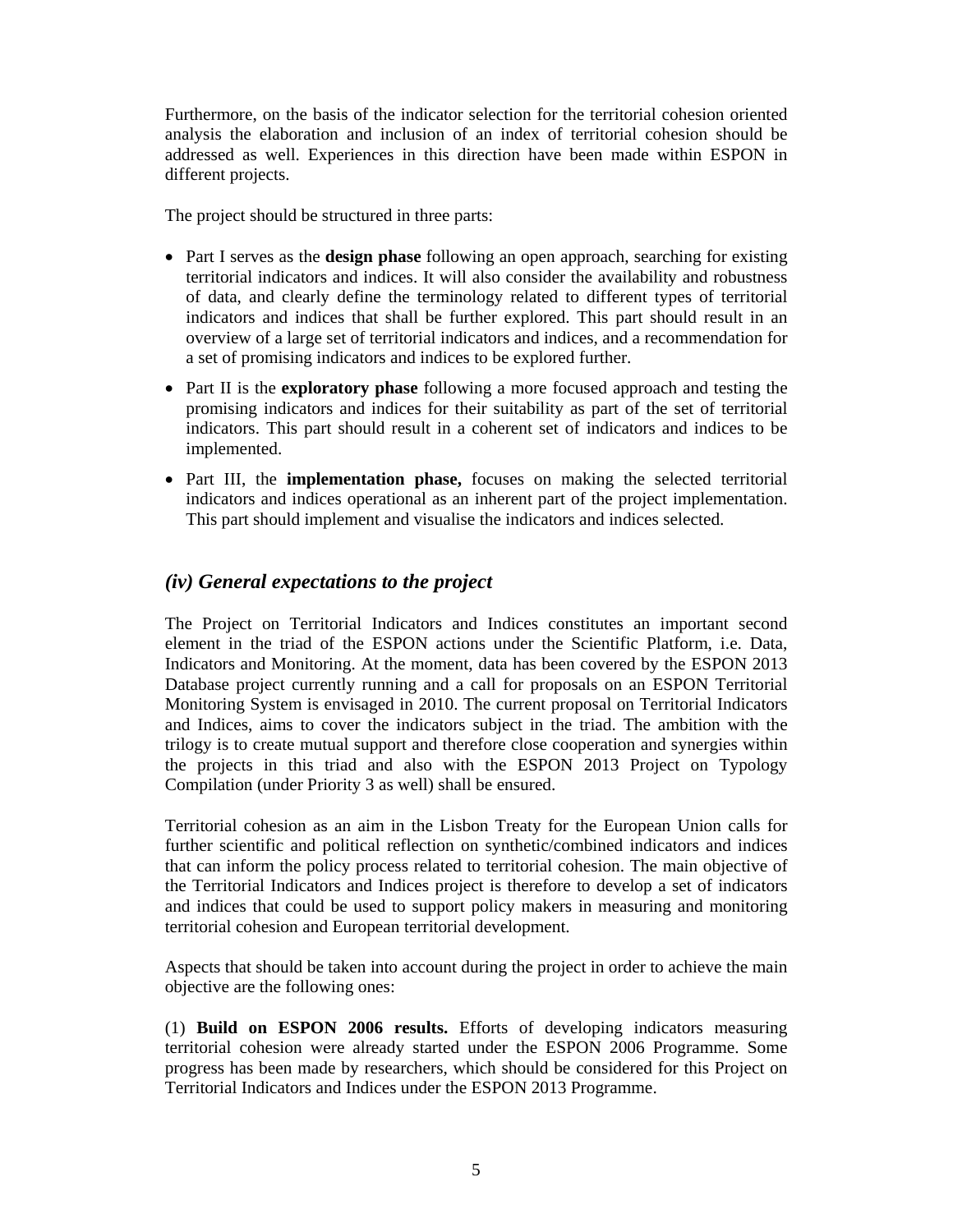The progress made during the 2006 Programme and which represents an important input for the work to be done is documented in the Final Report of Project 4.1.3 "Monitoring Territorial Development". In addition, the ESPON Workshop<sup>1</sup> on Territorial Indicators and Indices of 2 April 2008 showed that also other ESPON results and experiences may be useful to consult. These results and experiences are related to Project 1.1.1 on "Polycentricity", Project 2.4.2 on "Integrated analysis of transnational and national territories" and Project 3.2 on "Spatial scenarios in relation to the ESDP and EU Cohesion Policy".

(2) **Use of external experiences.** Use of progress and experiences made on territorial indicators and indices in other policy and institutional contexts should be integrated. Experiences with territorial indicators at other European institutions (EUROSTAT, JRC, EEA, OECD, etc.) should be taken into account as well as the indicator use of national territorial observatories (also taking the regional level into account). A possible GIS-basing of indicators and indices shall be checked.

Indicators and indices which have already been applied in other policy contexts should be considered in order to relate and foster understanding for the territorial indicators and indices.

(3) **Relating to ESPON 2013 projects.** Under the ESPON 2013 Programme a large number of projects are related to this project. Especially important are the other two projects of the triad in Priority 3: the Database Project and the Monitoring Project. This Transnational Project Group (TPG) is expected to cooperate closely with the TPG being in charge of the development of the ESPON 2013 Database regarding the use of existing data and/or the development of new data, indicators and maps. This TPG is also expected to provide the necessary input to the Monitoring Project which is expected to start in 2010. Finally, the TPG should include relevant research of running ESPON 2013 projects, such as the projects on "European patterns of land use", "Sea use / maritime inter-linkages", "Climate change and territorial effects on regions and local economies", "Effects of rising energy prices on regional competitiveness", etc.

(4) **Relating to policy orientations.** Indicator development shall relate to relevant policy orientations of the Fourth (and Fifth) Cohesion Report(s), the Territorial Agenda of the EU and the Commission's Green Paper. These policy orientations give the current most reliable indications on the policy maker's objectives for European territorial development and cohesion. They can be summarised as follows:

• Balanced territorial development;

 $\overline{a}$ 

- Strengthening a polycentric development by networking of city regions and cities;
- Urban drivers (large European cities, small and medium sized cities, suburbanisation, inner city imbalances);
- Development of the diversity of rural areas;
- Emphasis on ultra-peripheral, northern sparsely populated, mountain areas, islands;
- Creating new forms of partnership and territorial governance between urban and rural areas;
- Promoting competitive and innovative regional clusters;
- Strengthening and extending the Trans-European Networks;

 $1$ <sup>1</sup> The report of this workshop can be found here on the ESPON website.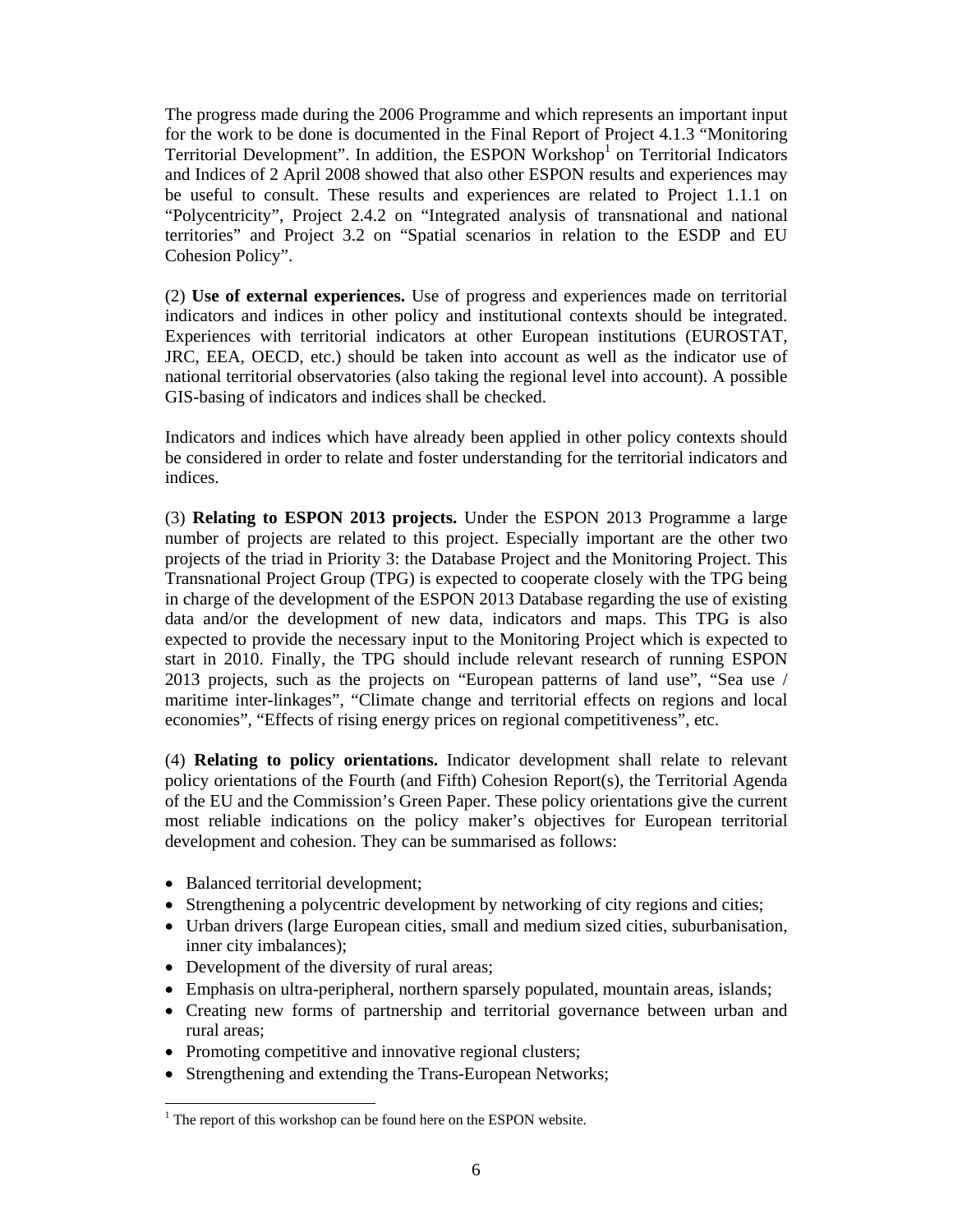- Promoting trans-European risk management including impacts of climate change;
- Strengthening ecological structures and cultural resources.

The territorial indicator development should ensure a clear correlation to these policy orientations as well as to further clarifications that the policy process may provide in the life time of the project. However, it is also important to be clear about the concrete use of the indicators and how they could change the reporting on regions used in regional policy up to now.

(5) **Reflecting on main territorial challenges.** Indicator development shall as well reflect the main territorial challenges ahead mentioned in relation to Cohesion Policy considerations and the Territorial Agenda of the EU, including:

- Global economic competition: Increasing global pressure to restructure and modernise, new emerging markets and technological development;
- Climate change: New hazard patterns, new potentials;
- Energy supply and efficiency: Increasing energy prices;
- Demography: Ageing and migration processes;
- Transport and accessibility / mobility: Saturation of euro-corridors, urban transport;
- Geographic structure of Europe: Territorial concentration of economic activities in the core area of Europe, and in capital cities in Member States of 2004, further EU enlargements.

Taking a pro-active approach, these challenges should be reflected in indicators related to their territorial impacts and effects and undoubtedly will be demanded from the policy level.

(6) **Issues to be measured and communicated.** The territorial indicators and indices shall be able to measure and communicate not only the more simple traditional issues, but also more complex territorial development issues, challenges and opportunities.

The territorial indicators and indices shall first of all be able to measure and communicate more simple traditional issues, such as the dynamics of:

- Population and migration;
- Economic development and potentials;
- Social issues:
- Environmental issues;
- Cultural factors.

Furthermore, they shall be able to measure and communicated more complex territorial development and structural issues related to:

- Balance and polycentricity;
- Urban sprawl;
- Proximity to services of general interest;
- Border discontinuities;
- Geographical specificities;
- Sub-regional disparities;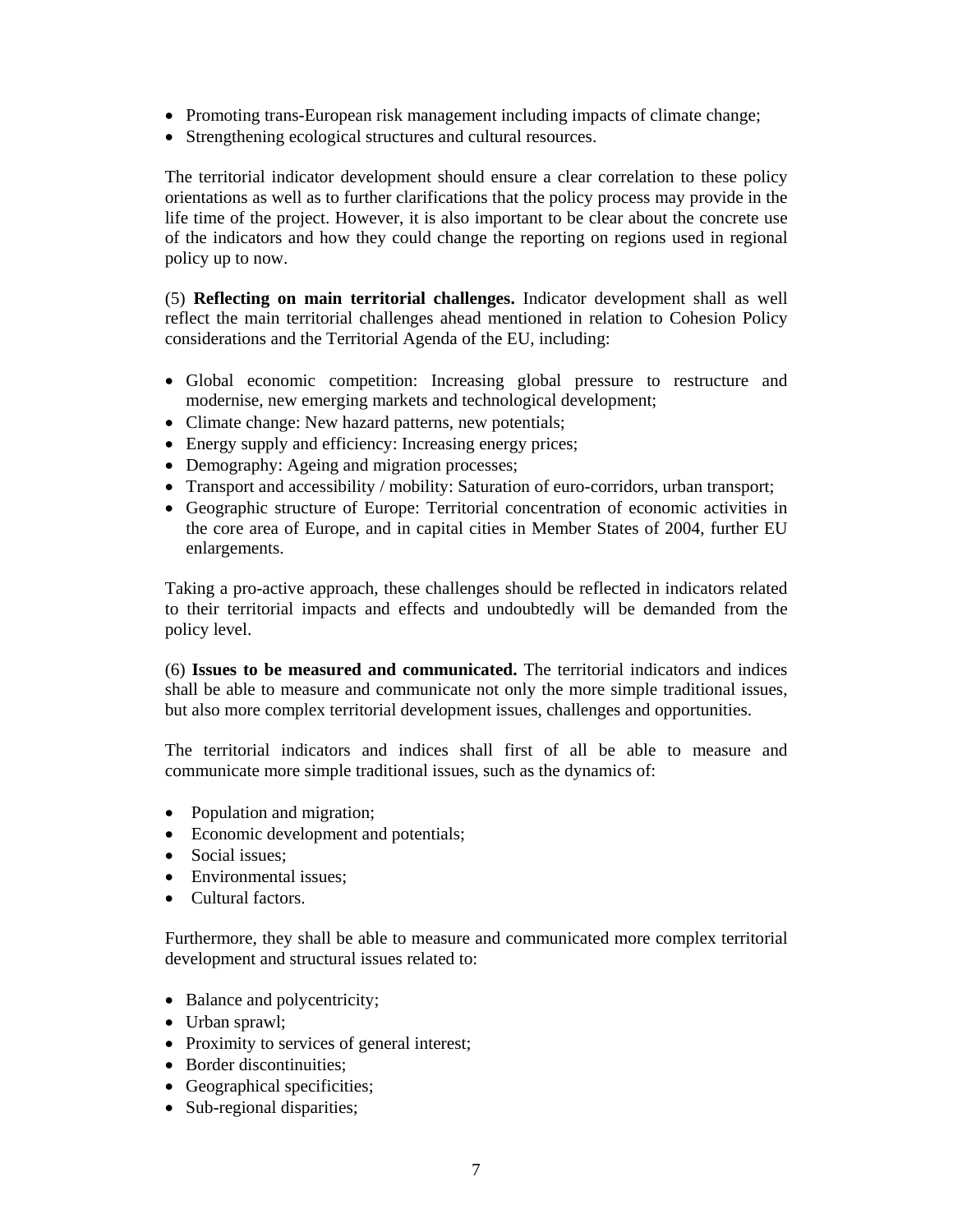- (Potential) accessibility;
- Natural assets:
- Cultural assets;
- Land (sea) use issues;
- Territorial cooperation options (urban-urban, rural-urban), etc.

In addition, the territorial dimension of main challenges, their opportunities and likely territorial effects, could imply using more complex indicators / indices measuring issues such as

- Climate change impact;
- Regional competitiveness;
- Territorial opportunities / potentials;
- Innovative creativity;
- Well-being standards, quality of live, etc.

Besides providing solid basic information on the present status of all issues mentioned above the indicators should also be able to help providing information on trends, flows and impacts (as most relevant). This means that the indicators should be able to be operational over time (= trends), over subjects (= flows) and over cause-effect relationships  $(=$  impacts).

(7) **A mixture of types of indicators.** The set of territorial indicators and indices must consist of well known "classical" indicators and indices that are commonly used by policy makers as well as more complex and new indicators and indices. Furthermore, a mixed set of thematic and integrated / composite indicators should be aimed at. During the ESPON workshop discussion participants addressed the issue of types of indicators to be considered. There is a need taking into account a mixture of indicators, which can still be further detailed, however basically comprising three types of indicators:

- Classical / simple socio-economic indicators (many used in other policy contexts) giving basic information broken down on larger territories, regions and cities (such as GDP / Capita, unemployment, CO2 emission, etc.)
- Indicators (often composite) on thematic / territorial issues (such as accessibility, e.g. to services of general interest, connectivity, depopulation, vulnerability to natural risks, etc.)
- New composite "territorial cohesion" indicators (catching territorial phenomena such as balance, polycentricity, attractiveness of regions based for example on the proximity to natural areas, and other policy orientations of territorial cohesion).

Indicators should be as simple as possible in order to underline the usability of the indicators for policy support and its transparency towards potential users. Finally, in order to bypass challenges deriving from data provision of differing characteristics besides NUTS and LAU data also raster and point data provision should be considered.

(8) **Apply a 5-level-approach.** The 3-level-approach (European – transnational – regional / inter-regional) has been used in the context of the ESPON 2006 Programme. This approach should, where relevant and feasible, be considered enlarged to a 5-levelapproach by adding (a) the global positioning of Europe as a whole and (b) a more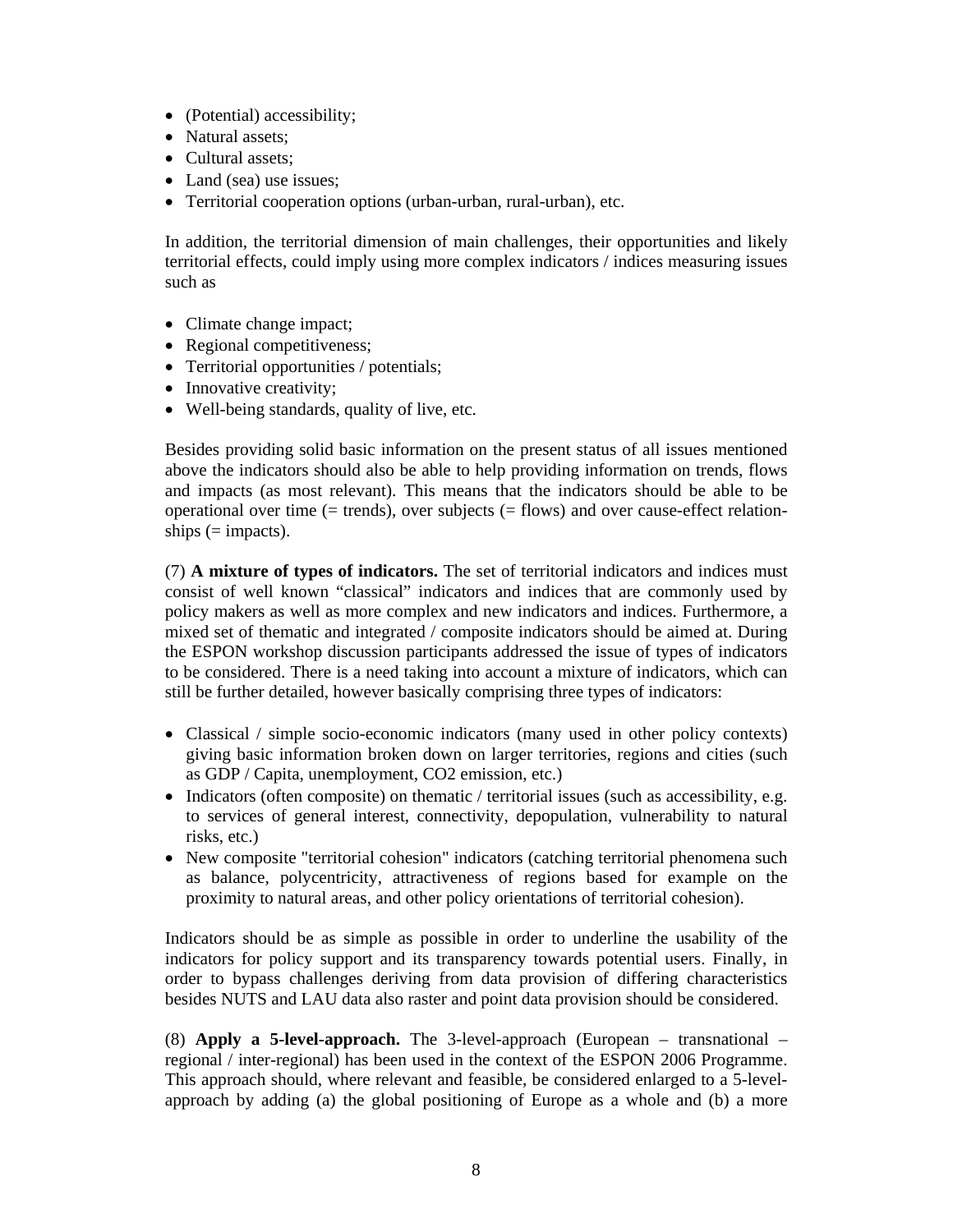detailed geographical level considering the local level. Furthermore, in relation to a given political question and the respective indicator(s) chosen different levels of geographical detailing should be covered.

(9) **Comply with European Directives**, such as the INSPIRE Directive, should constitute one of the technical bases of the ESPON 2013 Project on Territorial Indicators and Indices.

(10) **Involvement of stakeholders.** A particular lesson to be learned from the ESPON 2006 Programme is that policy makers need to be directly involved in the process of defining territorial indicators and indices. In this project under the ESPON 2013 Programme this needs to be ensured by discussions with the ESPON MC and other relevant stakeholders along the implementation of the project.

The ESPON Workshop on Territorial Indicators and Indices confirmed that the development of a user-friendly, frequently updated set of territorial indicators and indices should, beside gathered from existing ones, also be driven by policy makers. This would ensure a set of most important indicators / indices and a volume of territorial indicators that is manageable and is based on existing ones. Even not yet definitely existing policy options being in an exploratory stage should be taken into account.

Furthermore, to ensure the use of the indicators and indices not only by policy makers at the European and national but also on the regional and local level, it is recommended to ensure a combination of top-down and bottom-up approaches in selecting and testing the indicators.

(11) **Presentation of the (set of) indicators.** Finally, designing, exploring and implementing territorial indicators and indices also has to reflect reporting systems. It has to be considered in which way indicators or sets of indicators can be presented and communicated in order to be easily accessible and understandable for different groups of stakeholders, such as experts, administrators, policy makers and the wider public.

### *(v) Analytical framework and deliveries expected*

Taking the thematic scope and the main objective for the ESPON 2013 Project on Territorial Indicators and Indices into account, the deliveries are expected to have a clear policy orientation. The territorial indicators and indices being considered shall cover the entire ESPON territory and in addition be able to address particularly issues such as sub-regional disparities, geographical specificities, territorial dynamics, the capacity to mobilise development opportunities, etc. Recognising the importance of the territorial scale for analytical results and policy considerations, the design and exploration of indicators and indices should ensure that a 3-level approach, or even 5 level-approach, would be feasible in their use in analysis and interpretation of results.

The geographical coverage of the project should encompass all the countries participating in the ESPON 2013 Programme. Furthermore, the TPG should assess the data situation in the EU candidate countries (i.e. Croatia, the Former Yugoslav Republic of Macedonia, Turkey) and the other countries of the Western Balkans (i.e. Bosnia and Herzegovina, Serbia, Montenegro, Albania, Kosovo under UN Security Council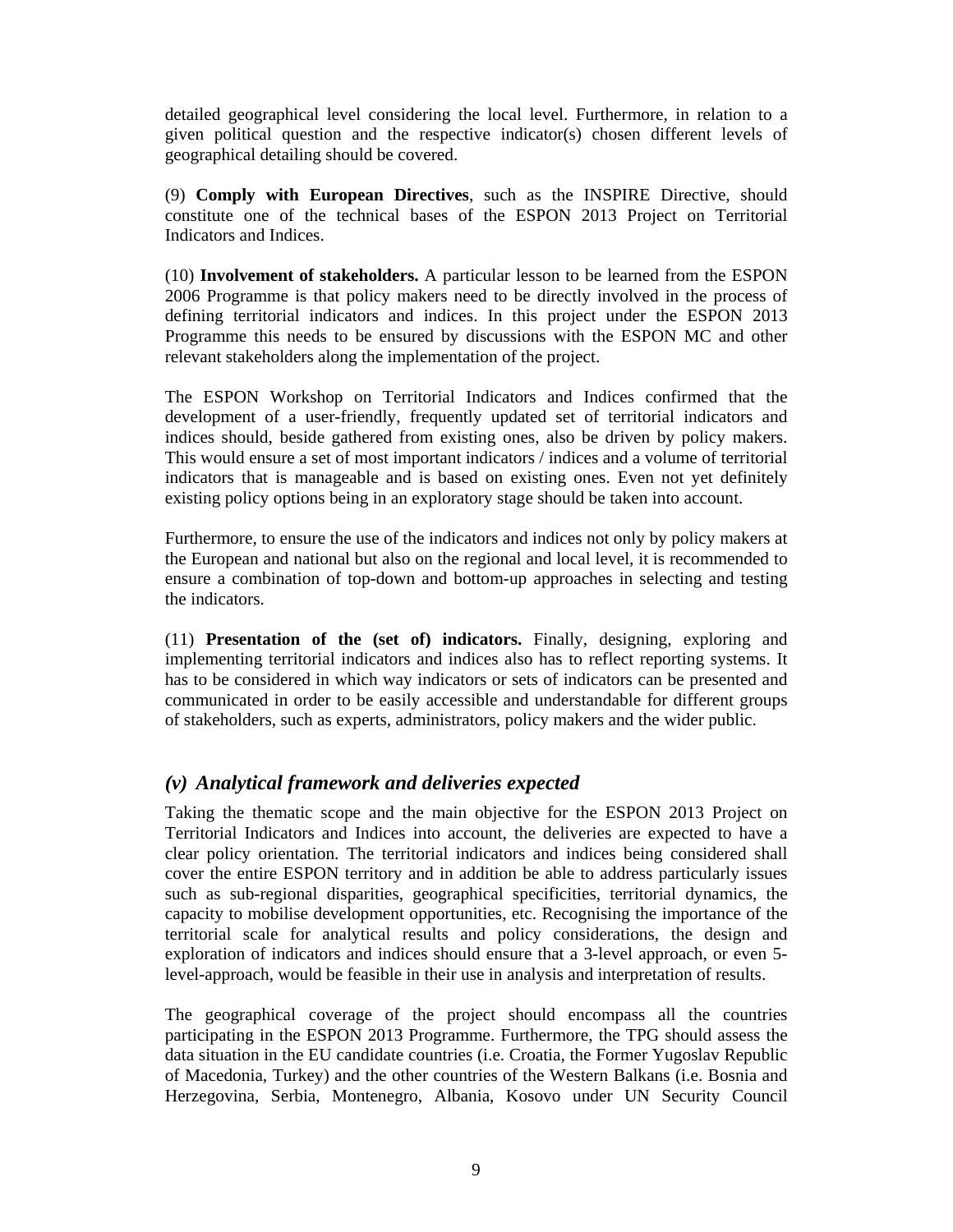Resolution 1244) and report on their findings in the inception report. Depending on the respective data situation these countries would then be included in the analysis.

In delivering results of the ESPON 2013 Project on Territorial Indicators and Indices, the project is expected to answer the following key questions:

- What is the current experience and development status on territorial indicators and indices in Europe?
- Which classical and composite territorial indicators and indices would be able to capture and measure territorial cohesion and development within Europe?
- Which territorial indicators and indices would be able in a simple way to communicate complex territorial development, structural issues, territorial challenges and opportunities as well as territorial effects?
- Which territorial indicators and indices are feasible to implement in terms of data and for which would it be recommended to ensure an improvement of European wide regionalised data?
- How can the territorial indicators and indices best be reported and communicated to policy makers?

The tasks can be broken down to tasks related to the three parts of the project.

Tasks within Part I, the design phase:

- Review, identification and gathering of relevant existing territorial indicators and indices considering the availability and robustness of data (see table in the Annex).
- Definition of the terminology related to different types of territorial indicators and indices.
- Sketching potential territorial indicators and indices that mirror different states of territorial cohesion and development.
- Proposing / recommending a set of promising territorial indicators and indices that should be explored in Part II of the project (recommendation to MC).

Tasks within Part II, the exploratory phase:

- Testing of potential territorial indicators and indices, simple as well as integrated / composite indicators, and both in statistical terms and as bearer of key political messages in relation to territorial cohesion.
- Proposing / recommending a set of appropriate and communicative territorial indicators and indices that can be implemented in Part III of the project (recommendation to MC).

Tasks within Part III, the implementation phase:

- Developing a plan on how to report and communicate the indicators to other relevant ESPON projects.
- Developing an additional plan on how to communicate the indicators to policy makers.
- Implementing and visualising the selected set of territorial indicators and indices in cooperation with the ESPON 2013 Database Project and the upcoming ESPON Monitoring Project.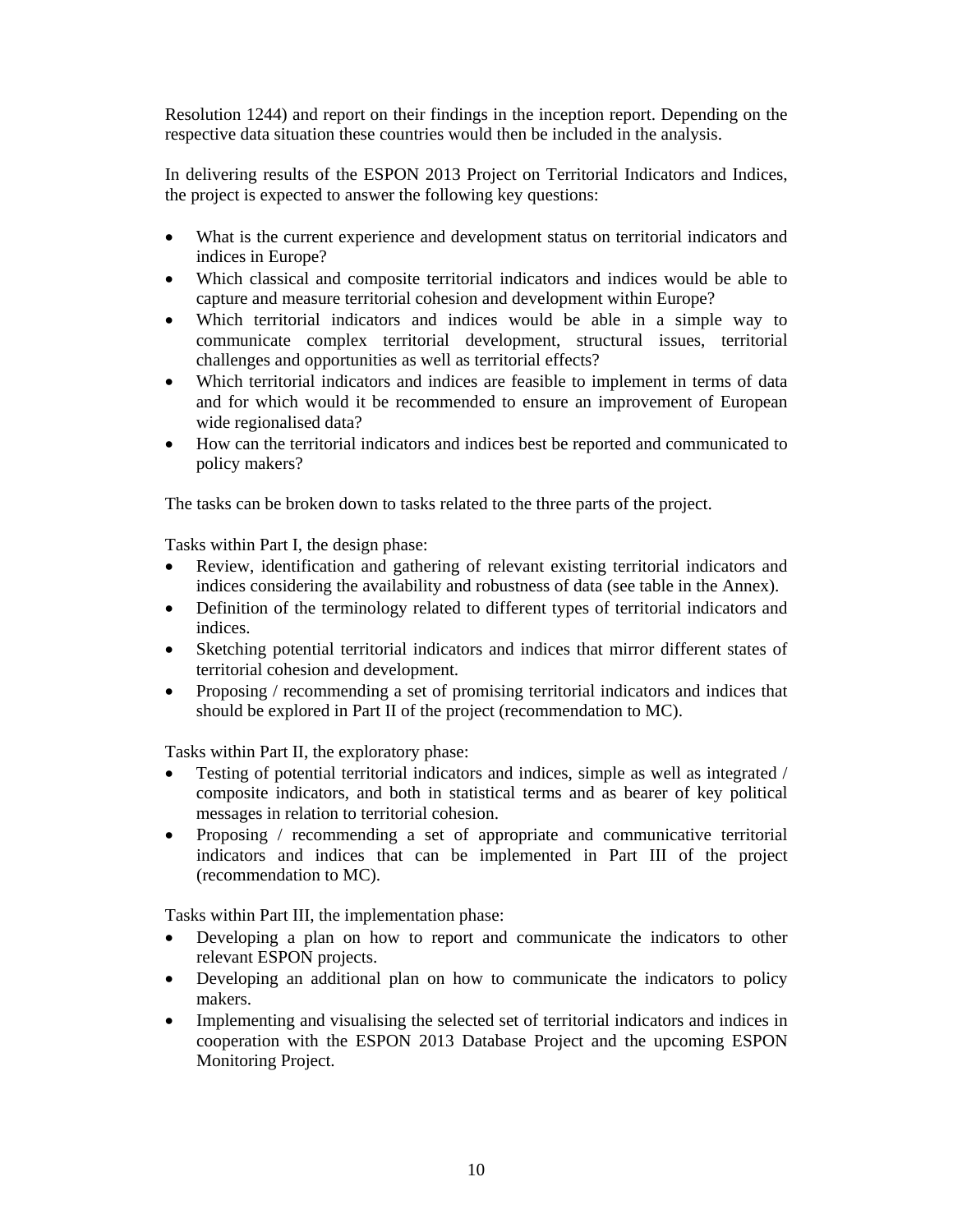The table in the Annex shall serve as reference for the provision of an overview of existing and proposed territorial indicators.

# *(vi) Outputs and timetable*

One of the main objectives of the ESPON 2013 Programme is to focus on research with policy relevance and to contribute to the development of relevant policies. Therefore, the outputs of the project should be highly operational and coordinated in time, as far as possible, to fit into the relevant political agenda.

The proposal for the project is expected to reveal individual work packages on project coordination and research activities as well as a schedule for project implementation based on the following indicative<sup>2</sup> timetable and specification of outputs:

#### **June/July 2010** *(Inception report):*

Twelve weeks after the Kick-off Meeting the Inception Report shall be delivered covering the results of Part I, the design phase, which is the following:

- A proposal on a clear and consistent terminology in relation to territorial indicators and indices.
- An overview and a first review of existing territorial indicators and indices, including integrated / composite indicators referring to the above mentioned thematic scope and general objectives;
- A well-founded proposal of feasible territorial indicators and indices, including integrated / composite indicators that should be further considered to meet the scope of the project.
- A plan to involve stakeholders in the search for and the testing and implementing of indicators and indices.
- A detailed work plan until the Interim report, a more global work plan until the final report, description of the project, and a timing of the necessary dialogue with policy makers from the MC;

On the basis of this Inception report the MC will select indicators and indices to be incorporated in Part II of the project, exploring.

#### **April/March 2011** *(Interim report):*

The Interim report shall cover the results of Part II, the exploratory phase, which is the following:

- A complete review of existing territorial indicators and indices referring to the above mentioned thematic scope and general objectives;
- Results of the testing of territorial indicators and indices, including integrated / composite indicators meeting the best the scope of the project.

 $\overline{a}$ <sup>2</sup> The final timetable for the project will depend upon the exact date of the project's Kick-off Meeting. At this meeting, the exact delivery dates for all project reports will be agreed upon with the Lead Partner.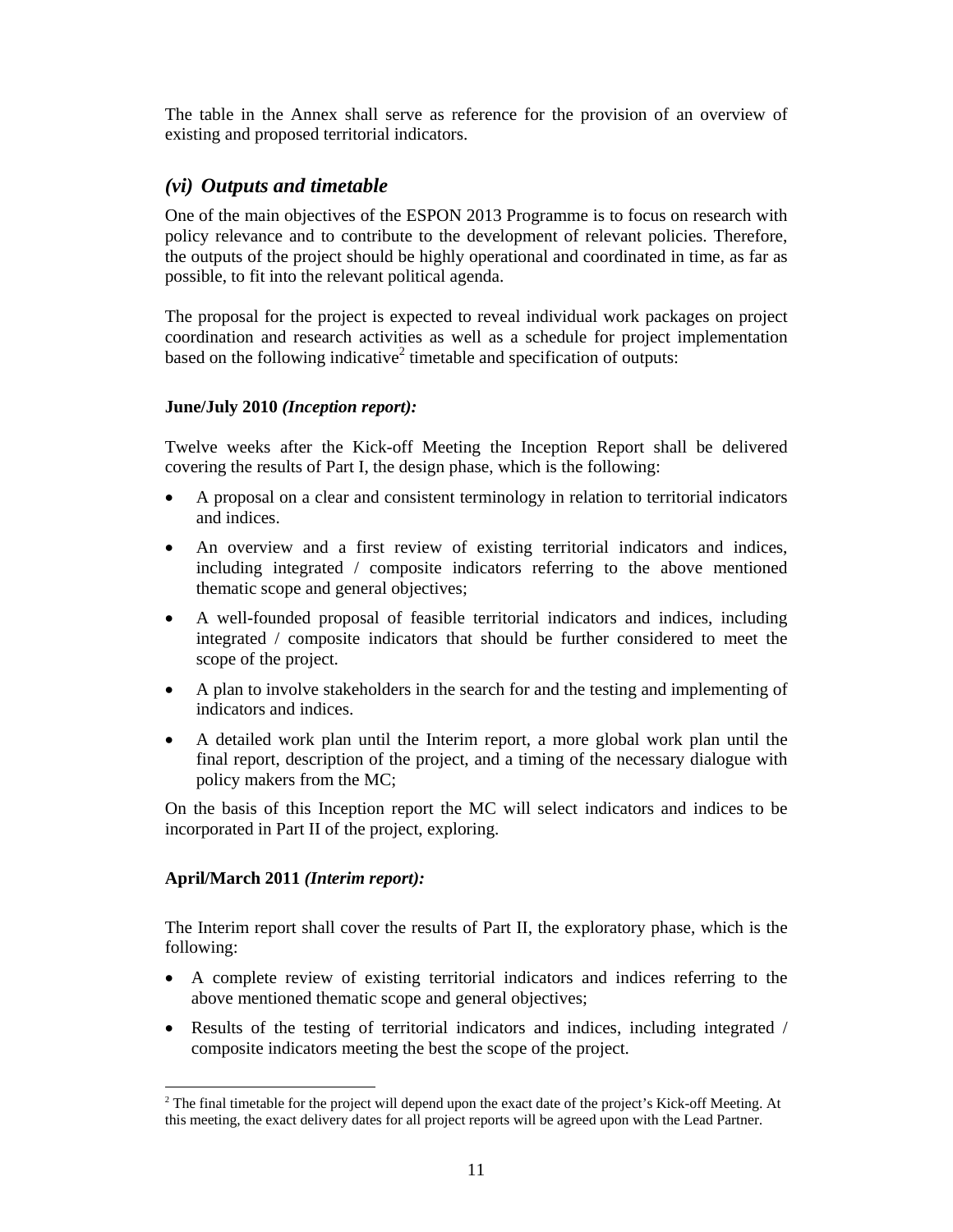- Examples of visualisation of indicators and indices.
- Recommendation, based on the completed review and testing results, of a set of appropriate and operational territorial indicators and indices that would best mirror the European policy aim of territorial cohesion and that could be used to measure, communicate and report this aim to policy makers and other stakeholders.
- Work plan until the Final report.

On the basis of this Interim report the MC will make the final selection of the indicators and indices to be incorporated in Part III of the project, implementing.

#### **November 2011** *(draft Final report):*

The draft Final report will take into account feed-back on the Interim report from an ESPON seminar and ESPON CU. The report is supposed to cover the following:

- Report (max. 50 pages) on the main results of implementing the selected territorial indicators and indices including the results of analyses, tests, data considerations, reporting, communication aspects, etc. Particularly important are findings for policy makers, which could provide the basis for interventions related to opportunities for improving European competitiveness and cohesion.
- An executive summary (max. 10 pages) summarising the main results of the project that can be communicated to a wider audience of stakeholders. This summary should be based on the report mentioned above.
- Scientific report documenting the scientific work undertaken in the project including elements such as:
	- Literature, definitions and methodology/theory used.
	- Methodologies and concepts developed and used.
	- Tools and models used or developed.
	- An overview of all indicators and indices selected, each described in a structured way including the aspects given in the Annex, its way to visualise, communicate and report, its test results, etc.
	- Maps produced in support of the results, covering the territory of EU 27, Iceland, Liechtenstein, Norway and Switzerland.
	- Future research avenues to consider, including further data requirements, filling of possible data gaps, building time series, improving weak aspects in the selected set of indicators and indices and further developments linked to the database and monitoring.

Once the Draft Final Report is delivered to the ESPON Coordination Unit, the report will be presented for the ESPON MC for discussion.

#### **February 2012** *(Final report):*

The Final Report will be a revision of the Draft Final report on the basis of comments received.

Irrespective of the above mentioned reports to be submitted at certain stages in the project life cycle, the TPG is expected to give presentations (twice a year) on the state of their research or/and the results in the framework of internal and external ESPON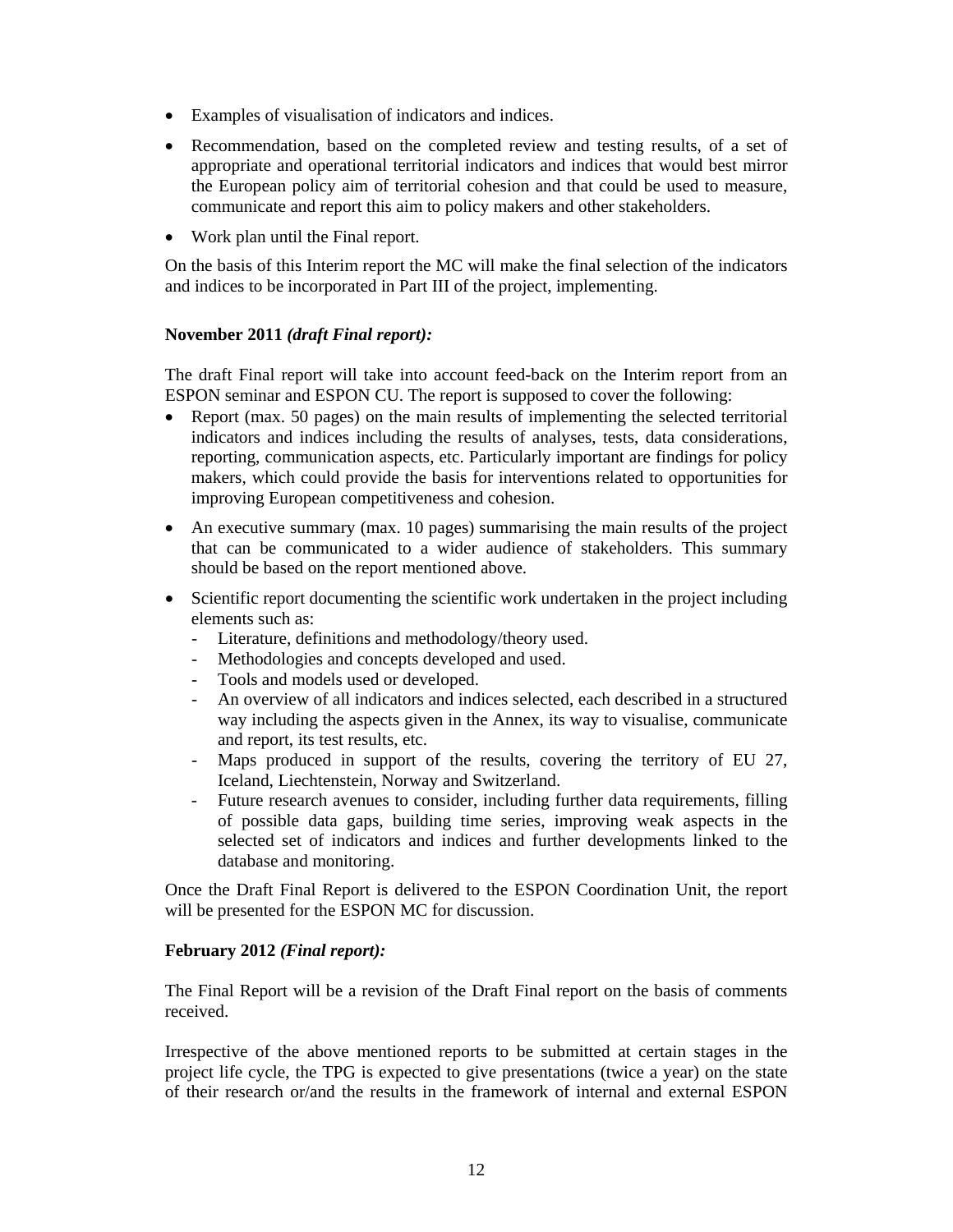seminars. Therefore, when setting up the project proposal, the TPG should also allow for travel expenses for the attendance of ESPON seminars.

# *(vii) Budget*

The maximum budget foreseen for this project amounts to  $\epsilon$ 400.000 including VAT, if applicable. Proposals exceeding this value will not be considered.

All real eligible costs incurred for carrying out the approved project will be refunded 100% by the ESPON 2013 Programme.

# *(viii) Existing access points*

Synergies and the use of results from outside the ESPON context shall be sought. In particular, research activities by international bodies like EUROSTAT, JRC, EEA and OECD might be valuable for this project.

The access points listed below can serve the purpose of providing the TPG with useful information for preparing a proposal. It is by no means meant to be exhaustive, but should be considered as information that can be helpful in tracing additional useful background information:

- ESPON Project 4.1.3: "Indicators and Monitoring Territorial Development"
- ESPON Workshop Report "Towards Territorial Indicators and Indices": www.espon.eu + "ESPON Programme" + "Events" + "Events 2008" + "Workshop Indicators"
- ESPON projects, data and maps: www.espon.eu. In particular the final reports of the following projects shall be considered (under "Projects"):
	- Project 1.1.1: "Polycentricity"
	- Project 2.4.2: "Zoom in: Integrated analysis of transnational and national territories"

- Project 3.2: "Spatial scenarios in relation to the ESDP and EU Cohesion Policy" In addition the ESPON synthesis and scientific reports will provide useful input to the project implementation (under "Publications").

- EUROSTAT research activities: http://epp.eurostat.ec.europa.eu
	- See, for example, under the Statistics tab: "Structural Indicators",
	- Urban Audit: http://www.urbanaudit.org/index.aspx
- JRC research activities: http://www.jrc.ec.europa.eu
	- Composite indicators: http://composite-indicators.jrc.ec.europa.eu/
- EEA research activities: http://www.eea.europa.eu/
	- See, for example, under Products: Indicators
	- EIONET: http://www.eionet.europa.eu/
- OECD research activities: www.oecd.org
	- See, for example, under Find: Statistics
- EC related links:
	- Regional Policy / InfoRegio: http://ec.europa.eu/regional\_policy/index\_en.htm
	- INSPIRE GeoPortal: http://www.inspire-geoportal.eu/